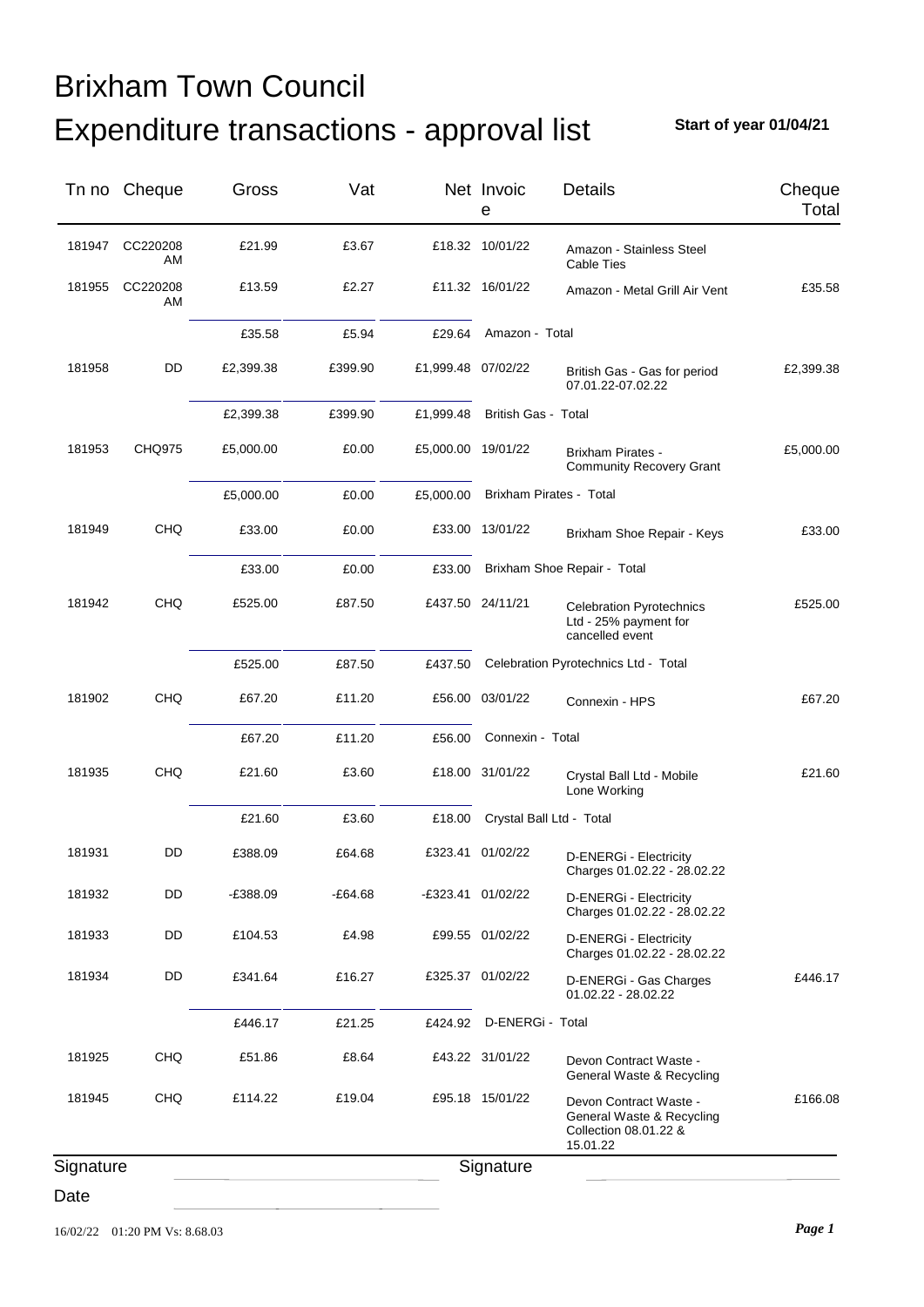**Start of year 01/04/21**

|           | Tn no Cheque | Gross     | Vat     |                    | Net Invoic<br>е      | <b>Details</b>                                                                                                | Cheque<br>Total |
|-----------|--------------|-----------|---------|--------------------|----------------------|---------------------------------------------------------------------------------------------------------------|-----------------|
|           |              | £166.08   | £27.68  | £138.40            |                      | Devon Contract Waste - Total                                                                                  |                 |
| 181939    | <b>CHQ</b>   | £239.00   | £39.83  |                    | £199.17 24/01/22     | Devon Garden Machinery -<br>Husqvarna Chainsaw<br>Service & Repair                                            |                 |
| 181956    | CHQ          | £23.43    | £3.90   |                    | £19.53 09/02/22      | Devon Garden Machinery -<br>Mattock Handle                                                                    | £262.43         |
|           |              | £262.43   | £43.73  | £218.70            |                      | Devon Garden Machinery - Total                                                                                |                 |
| 181929    | DD           | £99.20    | £16.53  |                    | £82.67 01/02/22      | Fuel Genie - Fuel for<br>Vehicle and Equipment                                                                | £99.20          |
|           |              | £99.20    | £16.53  | £82.67             | Fuel Genie - Total   |                                                                                                               |                 |
| 181960    | CHQ          | £33.97    | £5.66   |                    | £28.31 31/01/22      | Hammer and Nails - Various                                                                                    | £33.97          |
|           |              | £33.97    | £5.66   | £28.31             |                      | Hammer and Nails - Total                                                                                      |                 |
| 181940    | CHQ          | £8.99     | £1.50   |                    | £7.49 19/01/22       | Interline - PPE                                                                                               |                 |
| 181950    | <b>CHQ</b>   | £8.99     | £1.50   |                    | £7.49 06/01/22       | Interline - PPE                                                                                               |                 |
| 181951    | <b>CHQ</b>   | £23.29    | £3.88   |                    | £19.41 06/01/22      | Interline - Treated Fence<br>Post                                                                             | £41.27          |
|           |              | £41.27    | £6.88   | £34.39             | Interline - Total    |                                                                                                               |                 |
| 181926    | CHQ          | £400.00   | £0.00   |                    | £400.00 31/01/22     | Kathryn Mann - Counselling<br>Service for BST                                                                 | £400.00         |
|           |              | £400.00   | £0.00   | £400.00            | Kathryn Mann - Total |                                                                                                               |                 |
| 181959    | cc           | £74.94    | £12.49  |                    | £62.45 04/02/22      | KCOM Group PLC -<br>Broadband                                                                                 | £74.94          |
|           |              | £74.94    | £12.49  | £62.45             |                      | KCOM Group PLC - Total                                                                                        |                 |
| 181943    | CHQ          | £1,557.60 | £259.60 | £1,298.00 18/01/22 |                      | Lamps and Tubes<br>Illuminations Ltd - Summer<br><b>Lighting Display</b>                                      |                 |
| 181944    | CHQ          | £3,047.94 | £507.99 | £2,539.95 18/01/22 |                      | Lamps and Tubes<br>Illuminations Ltd -<br>Installation, Maintenance<br>and Removal - 25% of<br>contract value | £4,605.54       |
|           |              | £4,605.54 | £767.59 | £3,837.95          |                      | Lamps and Tubes Illuminations Ltd - Total                                                                     |                 |
| 181962    | DD           | £16.20    | £0.00   |                    | £16.20 11/01/22      | Lloyds Bank Plc - Bank<br>Charges                                                                             | £16.20          |
|           |              | £16.20    | £0.00   | £16.20             |                      | Lloyds Bank Plc - Total                                                                                       |                 |
| Signature |              |           |         |                    | Signature            |                                                                                                               |                 |
| Date      |              |           |         |                    |                      |                                                                                                               |                 |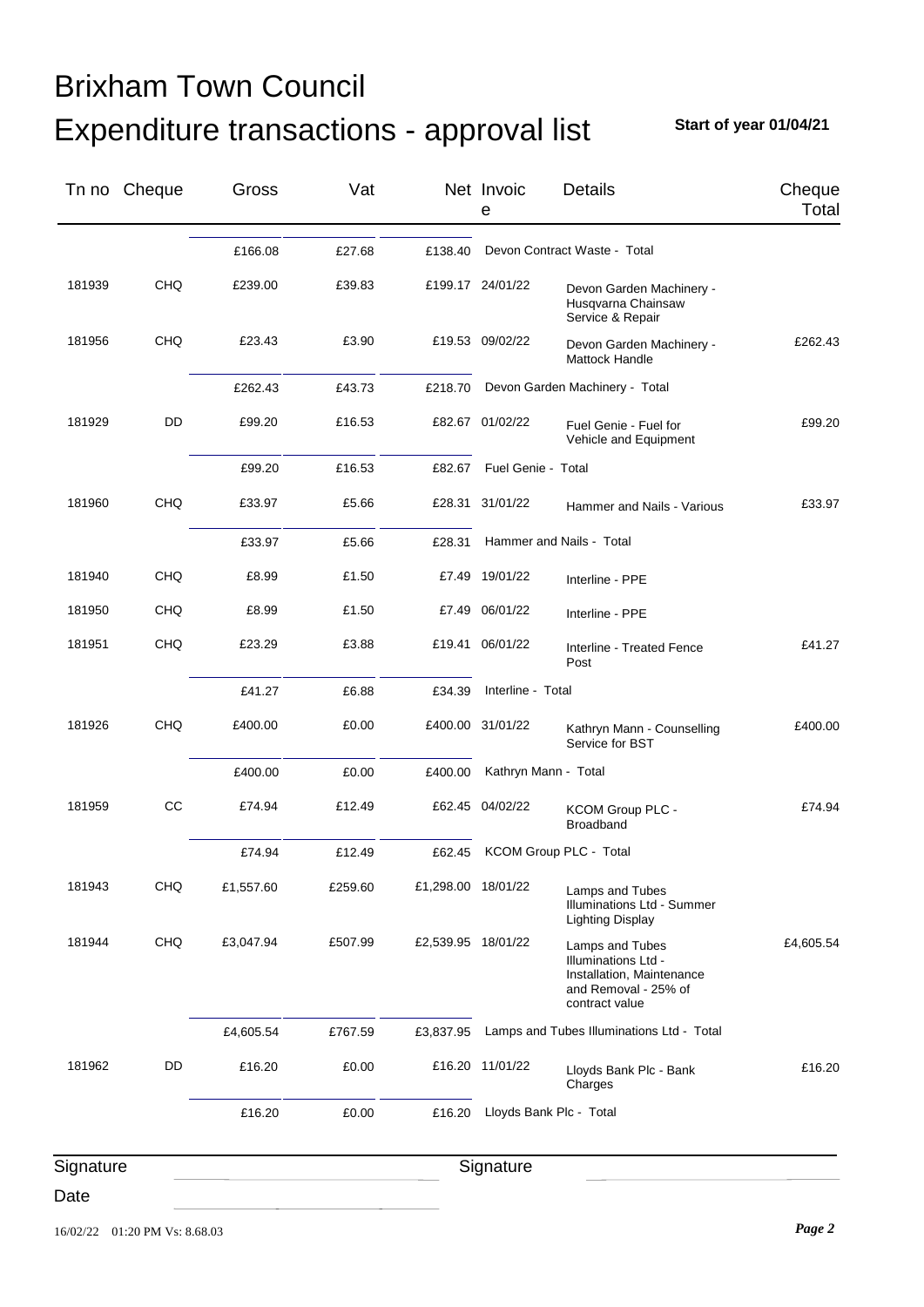**Start of year 01/04/21**

|           | Tn no Cheque   | Gross      | Vat    |                     | Net Invoic<br>е      | Details                                                                       | Cheque<br>Total |
|-----------|----------------|------------|--------|---------------------|----------------------|-------------------------------------------------------------------------------|-----------------|
| 181924    | CHQ            | £1,000.00  | £0.00  | £1,000.00 01/01/22  |                      | Mr A Heard - Rent of<br>Garage at Old Coal Yard                               | £1,000.00       |
|           |                | £1,000.00  | £0.00  | £1,000.00           | Mr A Heard - Total   |                                                                               |                 |
| 181930    | CHQ            | £1,410.00  | £0.00  | £1,410.00 02/02/22  |                      | Mrs Ria Dart - Counselling<br>Service for BST                                 | £1,410.00       |
|           |                | £1,410.00  | £0.00  | £1,410.00           | Mrs Ria Dart - Total |                                                                               |                 |
| 181961    | DD             | £44.76     | £7.46  |                     | £37.30 01/02/22      | Plan.Com - 3 x mobiles                                                        | £44.76          |
|           |                | £44.76     | £7.46  | £37.30              | Plan.Com - Total     |                                                                               |                 |
| 181922    | CC220203<br>PE | £255.43    | £42.57 |                     | £212.86 12/01/22     | Pozitive Energy Ltd - Gas<br>supply 07.12.21-11.12.21                         | £255.43         |
|           |                | £255.43    | £42.57 | £212.86             |                      | Pozitive Energy Ltd - Total                                                   |                 |
| 181936    | <b>CHQ</b>     | £193.49    | £32.25 |                     | £161.24 17/01/22     | Protec-Fire - Fire<br><b>Extinguisher Annual</b><br>Service - Scala Hall      |                 |
| 181937    | <b>CHQ</b>     | £271.84    | £45.31 |                     | £226.53 17/01/22     | Protec-Fire - Fire<br><b>Extinguisher Annual</b><br>Service - Ancillary Rooms |                 |
| 181938    | <b>CHQ</b>     | £124.15    | £20.69 |                     | £103.46 17/01/22     | Protec-Fire - Fire<br><b>Extinguisher Annual</b><br>Service - Theatre         | £589.48         |
|           |                | £589.48    | £98.25 | £491.23             | Protec-Fire - Total  |                                                                               |                 |
| 181954    | <b>CHQ977</b>  | £13,000.00 | £0.00  | £13,000.00 19/01/22 |                      | Shoalstone Pool CIC Ltd -<br>Grant & EMR                                      | £13,000.00      |
|           |                | £13,000.00 | £0.00  | £13,000.00          |                      | Shoalstone Pool CIC Ltd - Total                                               |                 |
| 181952    | CHQ976         | £1,000.00  | £0.00  | £1,000.00 19/01/22  |                      | South Devon Players - Grant                                                   | £1,000.00       |
|           |                | £1,000.00  | £0.00  |                     |                      | £1,000.00 South Devon Players - Total                                         |                 |
| 181941    | CC             | £26.97     | £0.00  |                     | £26.97 17/01/22      | South West Water - Water<br>Supply at Wall Park                               | £26.97          |
|           |                | £26.97     | £0.00  | £26.97              |                      | South West Water - Total                                                      |                 |
| 181948    | <b>CHQ</b>     | £258.00    | £43.00 |                     | £215.00 14/01/22     | Stronghold UK LTD -<br>Replacement Gas Valve -<br>Old Police House            | £258.00         |
|           |                | £258.00    | £43.00 | £215.00             |                      | Stronghold UK LTD - Total                                                     |                 |
| 181963    | <b>CHQ</b>     | £78.00     | £13.00 |                     | £65.00 03/02/22      | <b>Westcountry Fire</b><br>Protection - CCTV Service                          | £78.00          |
| Signature |                |            |        |                     | Signature            |                                                                               |                 |
| Date      |                |            |        |                     |                      |                                                                               |                 |